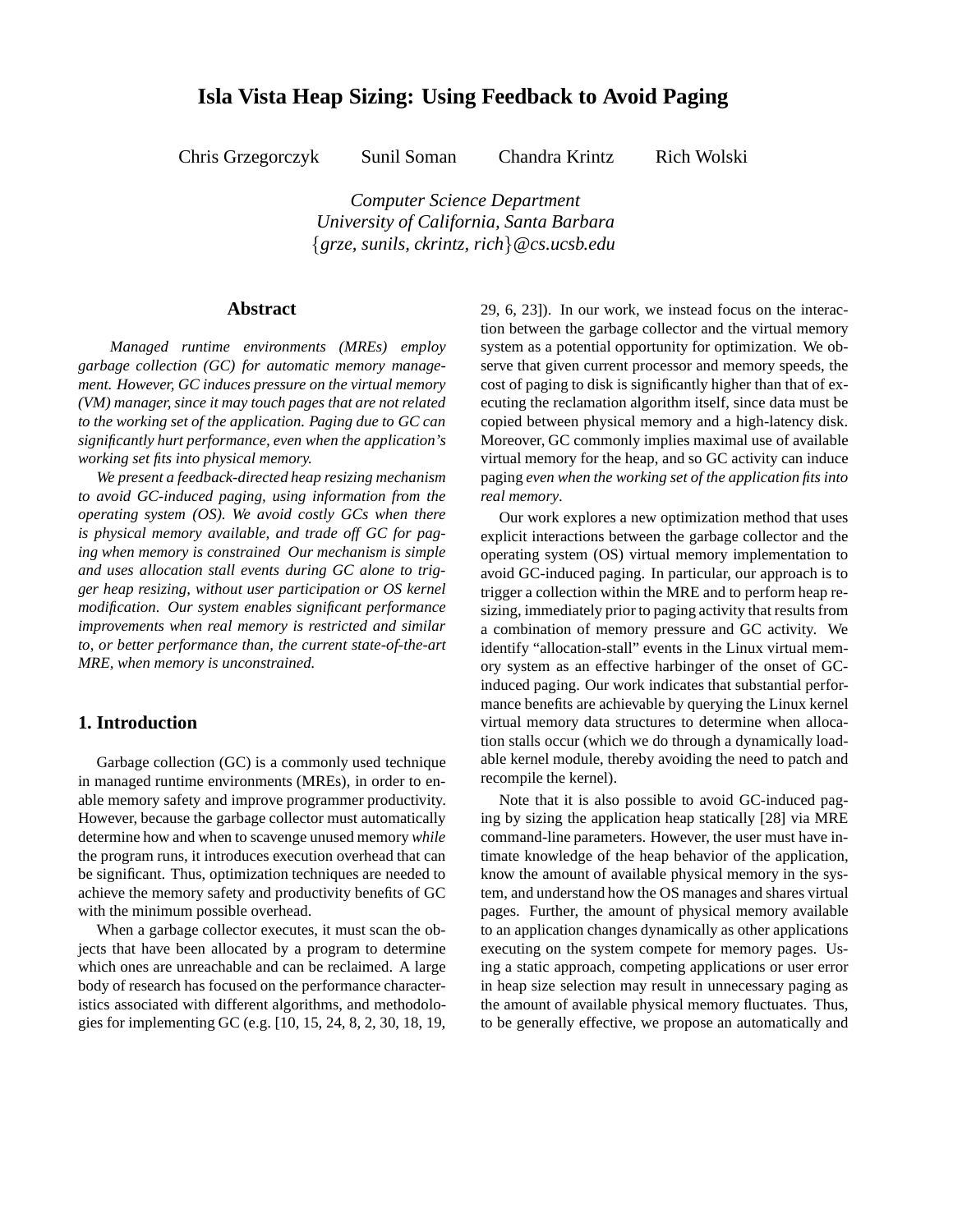

**Figure 1. The performance of the SpecJBB2000 benchmark with (squares) and without (diamonds) memory pressure. For the former, we induce memory pressure by and locking 700MB out of 1GB of physical memory. The ungraceful degradation in performance when the benchmark experiences memory pressure is typical of other programs and is caused primarily by paging in the Linux virtual memory system that is induced by GC in the MRE (JikesRVM).**

dynamically adaptive technique.

Figure 1 illustrates the effect of GC-induced paging for an example program. The data consists of execution time in seconds (y-axis) versus a heap size (x-axis) specified by the user on the command line. We execute the SpecJBB2000 [25] benchmark on a dedicated system and mlock 700MB out of 896MB of physical memory on the target execution platform to induce memory pressure. We compare the observed performance to execution when no memory pressure is induced. The curve marked with squares shows that when the heap size is set to more than 80MB, program execution performance degrades sharply as the garbage collector induces paging. The curve marked with diamonds, however, shows that execution performance is relatively constant when there is no memory pressure and thus, no paging. The curve clearly exposes the non-linear, and ungraceful performance degradation under memory pressure as a consequence of paging induced by GC.

This GC-induced paging problem has been addressed in prior work by sizing the application heap during program to improve execution performance [4, 11, 13, 33, 34]. However, these approaches require extensive modification to the OS or programs, use complex mechanisms for GC-paging avoidance, are not reproducible or portable without extensive manpower, or introduce a new garbage collector which is virtual memory aware (e.g. [17]).

In this paper, we present a novel and simple feedback-

based system relying on virtual memory event statistics (maintained by the OS) to guide the MRE heap sizing policy. We delay GC when memory is available by growing the heap and shrink the heap to trigger GC and to reduce the virtual space used by the GC, when memory is constrained. Our system detects the latter through a light-weight feedback mechanism which distinguishes between the different states of MRE execution (application execution and GC activities): the MRE samples OS events *only at the end of a GC*, minimizing performance impact. Further, the OS event that we monitor is the *allocation stall*, which indicates that no additional free pages are available and that the OS *must swap out pages to disk for the current process (the GC in the MRE)* to allocate physical memory.

By coupling state-awareness and observation of allocation stall events, we can accurately identify when the MRE should resize the heap: Allocation stalls provide a clean signal that is highly correlated with the paging induced by GC activity. Prior work [17, 34, 32, 33] on heap sizing employs page fault and page out events in different ways to detect GC-induced paging. We show, through an analysis of the Linux virtual memory management subsystem implementation that detection based on allocation stalls is more accurate for our system.

We implement the necessary OS profiling and feedbackdriven heap resizing optimization mechanism using the commonly available Linux kernel version 2.6.16.9 [1] and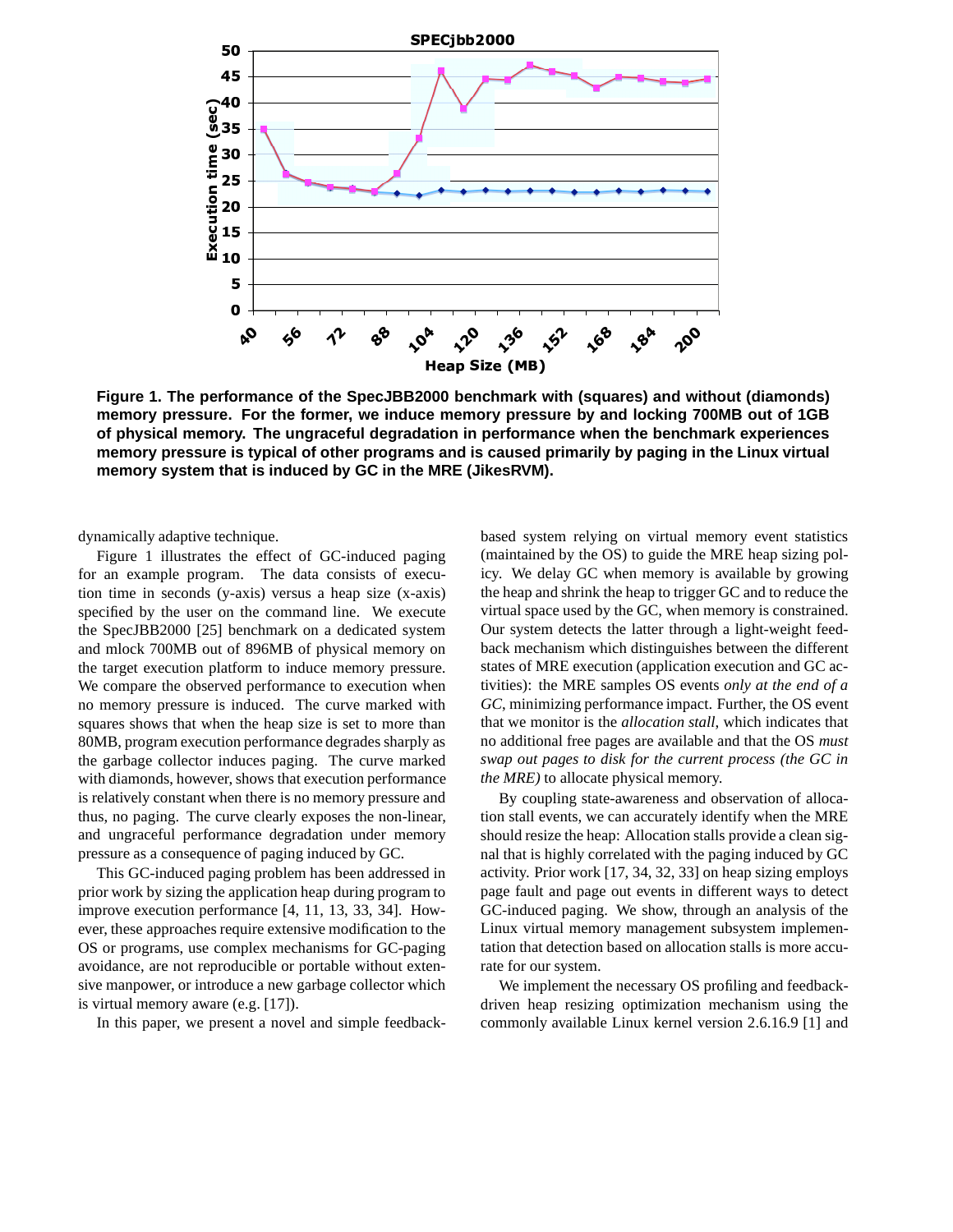the Jikes Research Virtual Machine (JikesRVM) [5] from IBM's T. J. Watson Research Center. Our system is available as a dynamically loaded module for Linux and a JikesRVM patch that is GC-independent [21]. Our empirical results indicate that our system avoids GC-induced paging to enable significant performance gains when physical memory is limited, yet achieves similar (or better) performance levels to the best-performing JikesRVM garbage collector when memory is unconstrained. Moreover, our system is significantly simpler than those reported in previous work: there is no additional burden on the programmer, no OS kernel modifications, and no need for a new GC implementation. Our system also avoids poor performance due to the specification of an inappropriate heap size on the command-line by a JikesRVM user.

In summary, we make the following contributions:

- We define a novel and simple, feedback-driven MRE heap sizing algorithm that uses explicit interactions between the MRE and the OS virtual memory subsystem to avoid GC-induced paging.
- We describe a light-weight sampling mechanism (and its implementation as an Linux kernel module), that captures virtual memory events and associates them with a particular state of execution: program execution or GC.
- We present empirical evidence of the correlation between allocation stalls in the memory manager during GC and impending performance degradation due to paging.
- We implement our system using the popular Linux OS and JikesRVM MRE and make its implemenation freely available [21]. We also empirically evaluate our implementation using a number of community benchmarks. Our extensions are simple and easy-to-use and do not require modification to, and thus potential instablity of, the Linux kernel and JikesRVM garbage collectors.

We next provide an overview of paging events in the Linux virtual memory system, and describe the specific garbage collector and MRE (JikesRVM) that we investigate in this study. Section 3 describes our virtual memory manager profiling and the feedback mechanism we use for dynamic heap sizing. We then present our empirical results, related work, and conclusions.

# **2. Background**

We first review the functionality implemented by the Linux virtual memory manager subsystem, and the

JikesRVM GC system that we employ for this work. Although, we focus on these specific technologies, our description is generally representative of Linux/Unix virtual memory behavior and popular generational garbage collection systems.

# 2.1. Overview of Linux Virtual Memory Management

In the Linux v2.6 kernel, the virtual memory manager (VM) manages a fixed number of physical pages available to applications. As demand for physical memory changes, the VM reclaims currently used pages. To do so, victim pages are identified by scanning the active and inactive lists that are populated with pages that have and have not been recently accessed, respectively. Kernel functions perform the following tasks while the lists are scanned: find pages that can be reclaimed immediately, move pages between the active and inactive list, and write modified (dirty) pages to disk. The latter is termed a *page out*. When a page that is not in memory is referenced by a process, a *page fault* occurs and the VM copies the page from disk to main memory. The latency associated with the transfer of a previously used page either to disk (when a dirty page is written), or from disk (when a page fault needs to be satisfied) is typically 5 or more orders of magnitude larger than processor or memory operations [17].

The VM is invoked to begin reclaiming pages in the following two ways. First, when the number of free pages is low (below a configuration-set threshold), the kernel awakens a dedicated process, called kswapd, that starts freeing pages in the background. Second, when the number of free pages drops below a specified absolute minimum level, the virtual memory subsystem does not allow the allocation to progress. Instead, when a process attempts to allocate a page, the kernel logically pauses the allocation process, calls the functions that are normally called by kswapd, and then resumes the allocation call path. Such an event is termed an *allocation stall*, as the process of page allocation is stalled while the kswapd kernel code reclaims pages.

Prior work [17, 34, 32, 33] makes use of page outs and major page faults as indicators that garbage-collector induced paging will occur. We discuss the choice of which event type to use as a trigger for our algorithm in Section 3.1.

# 2.2. JikesRVM and Generational/Mark-Sweep Collection

The MRE infrastructure used for this study is the widely used Jikes Research Virtual Machine (JikesRVM) from IBM T. J. Watson Research Center [5], and the modular Memory Management Toolkit (MMTk) [9]. We employ the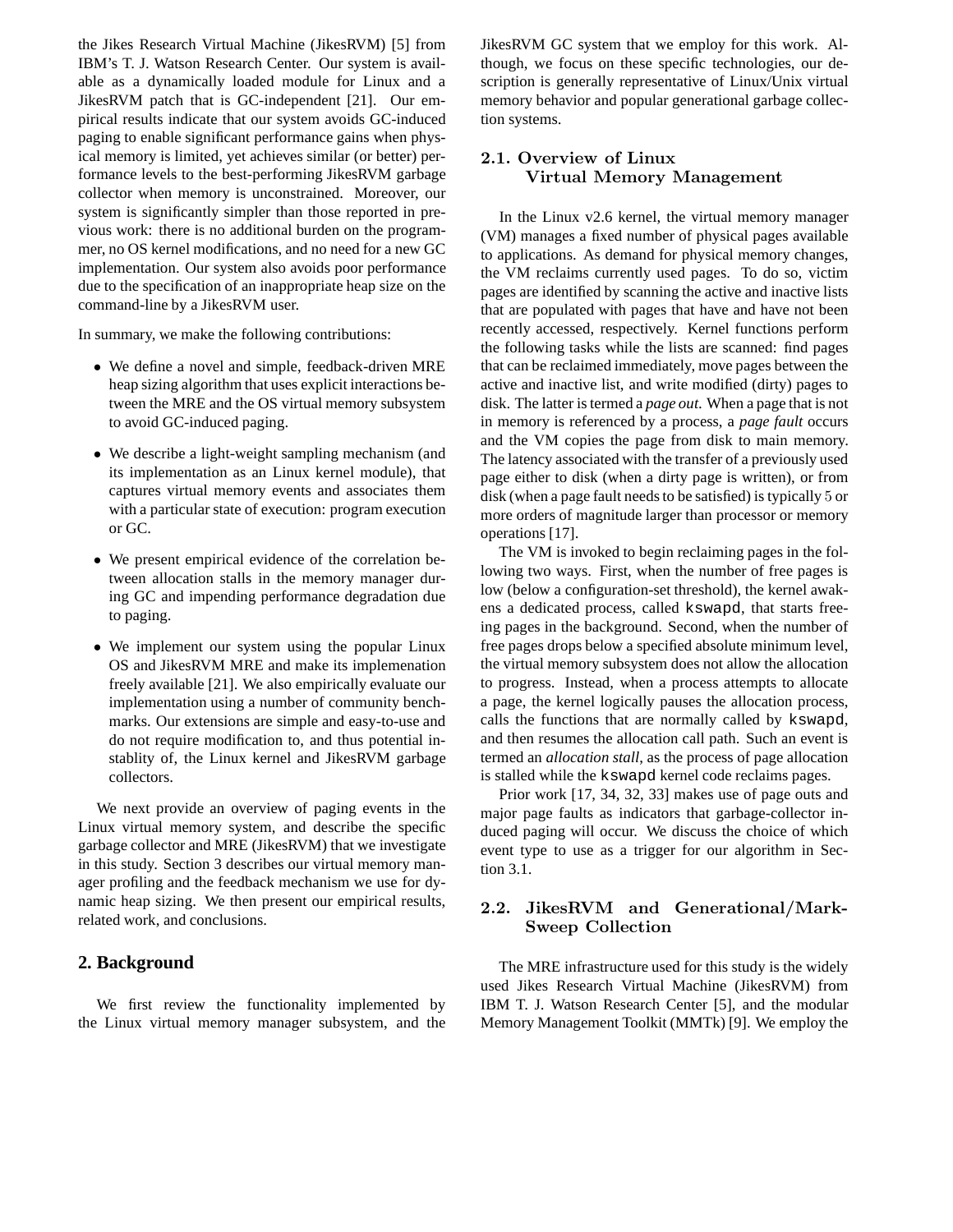Generational/Mark-Sweep collector(GenMS) for this study. GenMS is a widely accepted and highly effective generational GC, and is arguably the best-performing of the available JikesRVM GC systems. Generational collectors divide the heap into multiple, independently collected, regions based on the well-known generational hypothesis that most objects die young. GenMS divides the heap into a *nursery* for young objects, and a *mature*, or old, generation for objects that have survived one or more nursery collections. Full heap collections involve collecting the nursery as well as the mature generation.

The boundary between the nursery and the mature space varies dynamically (using an Appel-style nursery [6]). Initially, before any garbage collection has been triggered, the mature generation is empty and the nursery occupies half the heap. The second half is the *copy reserve* and is necessary to handle worst-case liveness behavior during the next collection. The system triggers a nursery collection when the nursery is full, which is an *en masse* promotion of live objects to the mature generation, which causes the mature space to grow. The system resizes the nursery (active space) to occupy half of the space remaining. A full heap garbage collection involves promotion of live nursery objects, followed by collection of the mature generation. GenMS performs this mature space collection using mark-sweep (MS) [23].

The system we propose and implement herein is independent of the GC since we only manipulate the heap sizing mechanism within JikesRVM/MMTk (which we describe next). In this paper, we only investigate the performance of our system when we use GenMS for collection.

Since a nursery collection is significantly less expensive than a full heap collection (many objects die young and the collector performs less work for the former), our goal is to delay full heap collection by growing the heap. However, a heap which overflows the available physical memory will necessarily degrade performance due to GC-induced paging. For a generational heap, the common reference behavior as the heap grows will result in the mature space being swapped out first, followed by the nursery's copy reserve space, and then the nursery's active space. With the mature space in swap, each page will be faulted in at least once during a full heap collection. Major page faults for pages will be caused by nursery collection when the copy reserve has been swapped to disk, and by the application allocating objects when the active space resides on disk.

# **3. Feedback-driven Heap Sizing**

Given the interaction between GC and VM paging, the goal of our work is to avoid full-heap GCs as much as possible when physical memory is *unconstrained*, but to trigger heap resizing (inducing GC) to avoid paging when memory becomes scarce. Aggressively heap growth enables the nursery to grow quickly, and memory management to occur via inexpensive nursery collections. However, overflowing physical memory will result in paging and must be detected. In combination with the high cost of paging relative to GC (even full heap collections), we must shrink the heap and keep the heap in memory (i.e. trade-off paging for GC).

A significant body of prior work employs heap sizing techniques guided by OS events to reduce, or eliminate GCinduced paging [17, 4, 11, 13, 33, 34]. We detail and contrast this work to our own in Section 5. In summary, our system is unique in the type of feedback used to guide (trigger) resizing, and when our policy is applied. More so, our solution is very simple and does not require Linux kernel modification (we contribute a kernel module only – and do so only for efficiency reasons), application modification, offline profiling, or participation by the user. In addition, we make only minimal and modular modifications to the MRE  $(< 200$  lines of code). In the subsections that follow, we describe the trigger and sample collection mechanisms and then detail our heap resizing algorithm.

## 3.1. State-Aware Sampling and Trigger Selection

We have identified three candidate VM events for indicating when memory pressure will induce paging by the GC: page outs, page faults, and allocation stalls. All three values are recorded by the Linux VM using simple counters, thus the cost of accessing each of them is the same and low. However, in a set of exploratory experiments using each method, allocation stalls outperform the other two choices. Analyzing the Linux virtual memory subsystem explains our conclusion.

Recall from Section 2 that Linux uses a separate *kswapd* process to manage memory asynchronously. Periodically, *kswapd* will initiate page outs in a system that is not experiencing serious memory pressure. The VM's management of pages without regard for process ownership combined with the asynchronous nature of paging to disk implies two problems in using pageouts. First, a GC during which pageouts occur *does not* imply that heap pages have been swapped out, nor that the heap is inducing memory pressure. Since GC will trace all heap pages during a full collection, the reference information used by the VM to select pages for eviction will be tainted. As a result, heap pages will be more likely to remain resident implying that the pageouts recorded would spurious – from other applications. Second, as the act of sending a page to disk is not performed synchronously, no guarantees exist that observed pageouts resulted from or even occured during MRE execution.

Then, examining major page faults in the same light reveals a similar problem: the source and timing of the cul-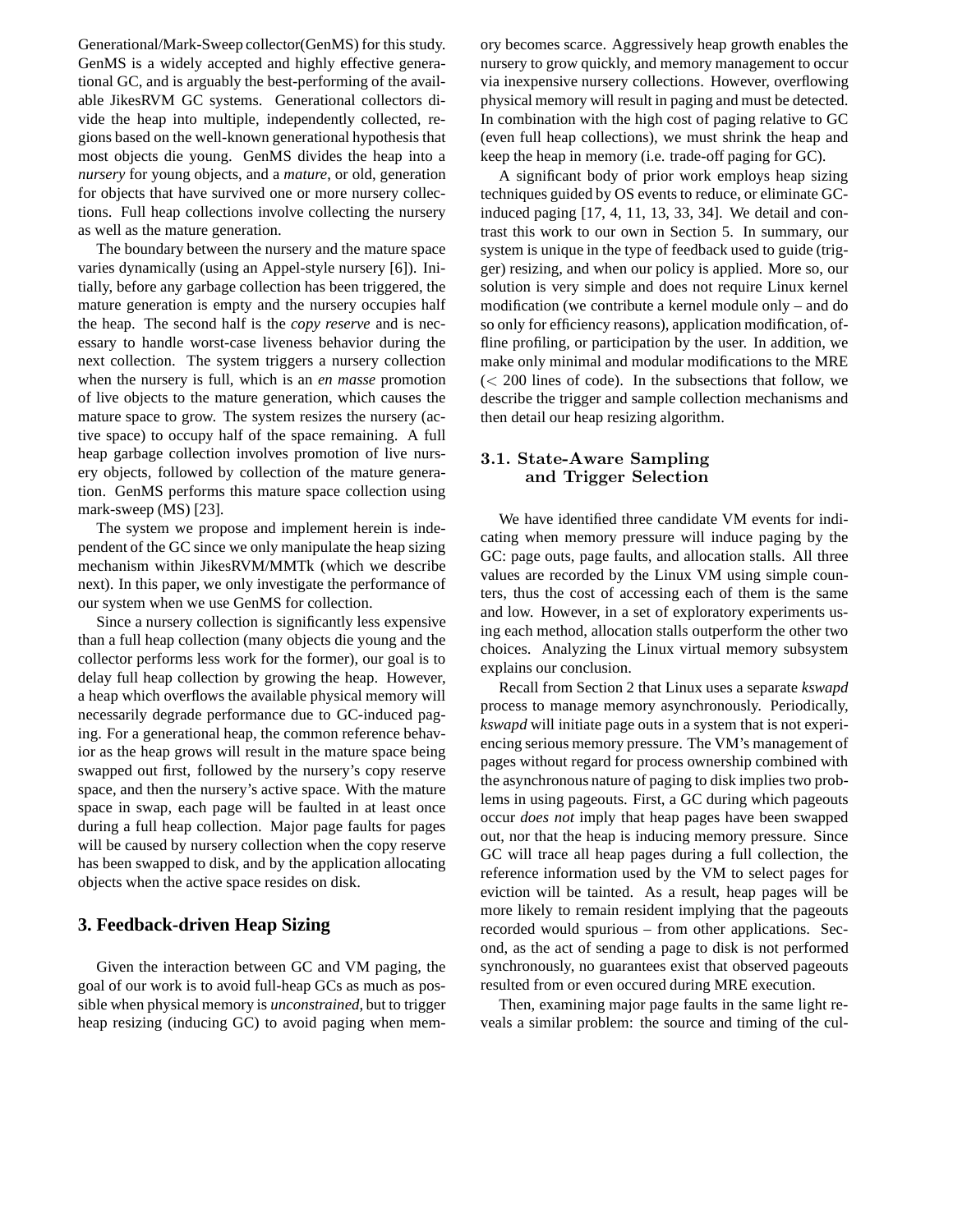prit responsible are unclear. Major faults, while occuring synchronously, can be the result of an asynchronous pageout, one not related to MRE activities. Instead the VM may choose to evict heap pages in response to any pressure, regardless of the source.

On the other hand, an allocation stall *only* occurs when memory pressure is severe and the kernel must engage in memory page management immediately. More importantly, because allocation stalls are serviced in the kernel process context of the currently executing application, they unambiguously identify the process responsible for inducing memory pressure. Following the passive efforts of *kswapd* to shrink active working sets to fit into main memory, an allocation stall corresponds directly with pages being sent to disc synchronously. Combined with the observation that pages are only allocated when the MRE is in a GC phase, allocation stalls during garbage collection are more strongly correlated with the heap overflowing real memory.

To confirm this hypothesis, we count the number of GCs during which one of the three events occurs while running SPECjbb2005 for a range of heap sizes (40MB-256MB, with 700MB mlocked): Across the heap sizes small enough to be memory resident, spurious page faults occurred every time, pageouts appeared less frequently, but allocstalls almost never did. For the remaining heap sizes, an interesting result is evident: the number of garbage collections which observe a page fault, pageout, or allocation stall satisfy the ration 4:2:1, respectively. That is, for each GC which induces an allocation stall, there are two measured pageouts, and four page faults. The ultimate indicator of allocation stall's utility at indicating memory pressure is revealed by inspecting the sequence of event observations during garbage collection for a single execution (with a heap that overflows memory): GCs which observe allocstalls precede those with page faults.

Thus, by sampling the kernel's allocation stall counter immediately before and after each garbage collection event, our system correctly identifies memory pressure caused by garbage collection activity in a specific process. We term this sampling process "state-aware" feedback, since the recording of the operating system's virtual memory activity pertains only to the state of the program that is relevant (in a GC or not).

Notice that neither page outs nor page faults permit this level of specificity without modification to the Linux kernel's accounting procedures, potentially destabalizing the VM. Page outs may occur asynchronously as well as synchronously (i.e. in the current process context in response to an allocation stall). To use them as effectively, the kernel would need to differentiate (at a very minimum) between the two different types of page out events. Page faults, on the other hand are executed synchronously so that activity by a specific garbage collector can be identified. However, a page fault during garbage collection occurs in response to memory pressure that may or may not have been induced by the MRE itself. Put another way, a page fault during garbage collection is a consequence of a page out *that has already occurred*, and may have been caused by the activity of another process. In contrast, when an allocation stall occurs during garbage collection, it must be the activity of the garbage collector that is responsible for the memory shortfall. Thus, allocation stall events provide a more accurate indication of paging that can be avoided by heap resizing.

#### 3.2. Feedback System Design

The feedback mechanism enables the MRE to interact with the OS to obtain allocation stall information in a stateaware manner. The MRE communicated with the OS before and after each GC (nursery and full), to obtain allocation stalls. The implementation consists of two parts: a kernel module, and an interface for the MMTk. The interaction is enacted through a file in the /proc filesystem provided by the module. Several characteristics are worth noting. First, the VM data structures in the kernel are touched only twice per sample (at start and finish) by code in the module. No changes are needed in the critical VM subsystem. As a result, the VM behaves in the standard and tested way – ensuring that our system does not influence stability. Second, the module exposes a synchronous single file read-only interface, encapsulating all of the necessary logic. The MRE portion of the implementation is accomplished using only low level read calls. As a result, the synchronization provided by the interface guarantees correct state-aware sample reporting, and minimizes the need for changes to the sensitive GC subsystem. Third, all the MRE code resides in an MMTk source tree that is external to the JikesRVM source. We, thus, provide an uniform MMTk interface that can be used by other GC-based runtimes that use the MMTk, i.e., our implementation is independent of the execution environment (Java Virtual Machine).

In our work, we have explored other ways to access information about memory pressure. In particular, we examined using kprobes and the information available via existing /proc entries. Kprobes require the use of a module and problematic to use in the memory manager path (e.g. probing that causes a fault that causes probing). While the information we seek can be obtained via /proc, by embedding the profiling logic inside of our kernel module we ensure the correctness of our measurements and avoid the prohibitive performance impact of having the rest of the system in user space – influencing the MRE/GC. In essence, our module extends the functionality of various /proc entries by providing significantly more efficient state management. Implementing state-aware profiling using existing /proc entries is possible, but would imply managing state in user space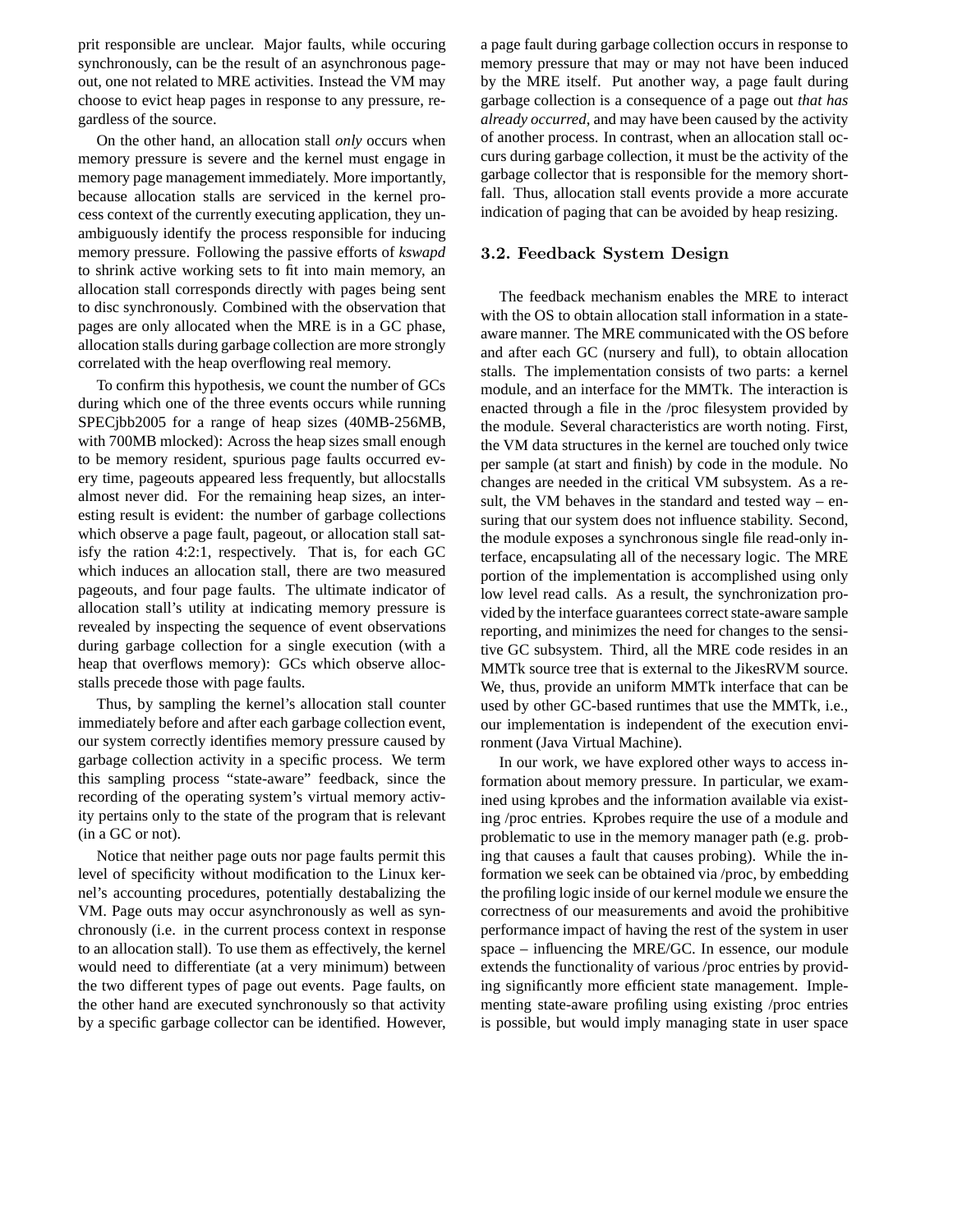where the synchronization required to guarantee accurate measurements may negatively impact performance and stability. To achieve the performance needed, a kernel module is necessary to modify the standard /proc functionality.

### 3.3. Isla Vista Heap Sizing

The HeapGrowthManager is responsible for determining the heap sizing policy in the MMTk. The existing approach to resizing is to use the execution time spent in GC to determine the heap sizing ratio, after every full heap collection. We replace this algorithm with our own, which we call *Isla Vista (IV) Heap Sizing*, that resizes the heap according to the allocation stall activity that is captured by our stateaware sampling system. IV heap sizing makes a decision about sizing at *every* GC, i.e., both nursery and full heap collection, as opposed to only at full heap collection in the original system.

To implement IV heap sizing, we draw inspiration from the TCP Reno congestion control [22, 12, 27, 3]. TCP Reno uses loss events to estimate available bandwidth. The algorithm manages a *congestion window* that determines the number of packets that can be "in-flight" at one time. When a loss event occurs, the system halves the window size. Otherwise, it is allowed to grow linearly. The essential property of this *additive increase/multiplicative decrease* scheme is to identify a window size that enables convergence to a fair allocation scenario [12].

We implement a similar strategy in the IV heap sizing algorithm. We grow the heap linearly when there are no allocation stalls and shrink the heap aggressively and slow the growth factor for successive heap growth decisions, when we detect allocation stalls during GC. This process attempts to converge to a heap size that effectively balances the tradeoff between paging and GC cost.

We refer to the total size (used and unused) of the nursery and the mature space as  $heap_{limit}$ . IV heap sizing increases and decreases  $heap_{limit}$  to grow and shrink the heap, respectively. When the nursery reaches  $heap_{limit}$ , the system performs a nursery collection. A collection free of allocation stalls indicates that the system has walked through the entire nursery area without inducing page outs due to memory pressure. We record the current  $heap_{limit}$  (before resizing) as  $lastHeap_{limit}$  and the size of the reserved space following this collection, in case we need it to shrink the heap during subsequent collections. The reserved space following collection is the size of the live data, i.e., the size of the mature space. We record this value as  $lastHeap_{reserved}$  for later use. We grow the heap by increasing  $heap<sub>limit</sub>$  which we explain below.

When a GC experiences an allocation stall, we shrink the heap and the growth factor. To shrink the heap, we set heap<sub>limit</sub> to be lastHeap<sub>limit</sub> minus lastHeap<sub>reserved</sub>,

i.e., the size of the previous nursery. We do this so that, in the worst case (i.e. when all of the previous nursery was live and promoted to the mature space), we cut the nursery size in half. In all cases, the new nursery size is between 1/2 and 1 times the previous nursery. We essentially "fit" the mature space into the number of pages used by the last successful nursery traversal (for which there were no allocation stalls during collection). We never shrink the heap below  $lastHeap_{reserved}$  in the case where multiple shrink events are initiated successively (due to increasing memory pressure).

When we grow the heap, we increase  $heap<sub>limit</sub>$  by an additive factor. We compute this factor, called step, as  $step_{base} \times ratio_{grow}$ , where  $step_{base}$  is originally the maximum heap size specified by the user (to impose an upper bound on growth to start with) minus  $heap_{limit}$ .  $ratio_{grow}$ is a value between 0 and 1; we use the value 0.02 in this paper. When we shrink the heap, we also shrink  $step_{base}$ to slow subsequent growth events. In this case, we update  $step_{base}$  to be  $step_{base}$  -  $step_{base}$   $\times$   $ratio_{shrink},$  where  $ratio_{shrink}$  is a value between 0 and 1; we use the value  $0.75$  for  $ratio_{shrink}$ .

We have selected values for  $ratio_{grow}$  and  $ratio_{shrink}$ based on our experience with Java benchmarks and their memory behavior, e.g., the frequency of their collections. We set  $ratio_{grow}$  to be small so that we maximize the heap within a small number of collections. We set  $ratio_{shrink}$ to be closer to 1 (than say 0.5) so that we perform shrinking often enough to improve performance without being too aggressive.

On experimenting with various values for  $step_{base}$ , we found that our system is effective when this value ranges from 0.02 to 0.05. Varying  $step_{base}$  within this range does not significantly impact performance. We found that on setting  $step_{base}$  to a value outside this range, JikesRVM experienced failures, most likely due to a bug in the baseline (unmodified) system itself. Consequently, we were unable to directly measure the impact of setting  $step_{base}$  to an arbitrary value. However, the values that we have selected are very effective for all of the benchmarks we have considered.

### **4. Results**

In this section, we present an empirical evaluation of our system. We first describe our experimental methodology and then present our results.

#### 4.1. Experimental Methodology

Our implementation of Isla Vista heap sizing is a kernel module for the vanilla Linux kernel v2.6.16.9 and source module for JikesRVM/MMTk from the CVS head dated 7/19/06. To capture the detailed timing and event count-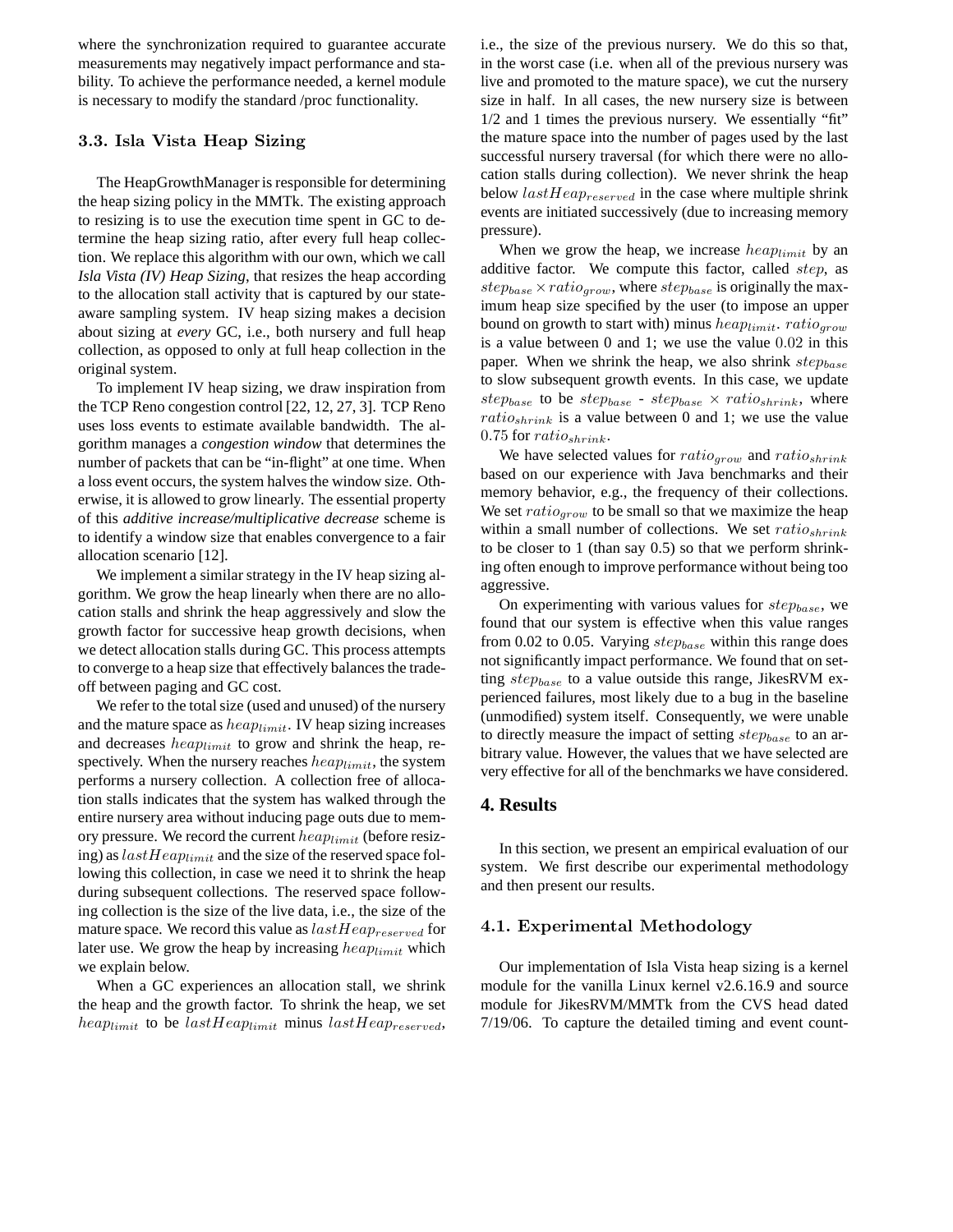**Table 1. Benchmark Descriptions.**

| Benchmark   | Description                                            | <b>Mlocked Size</b> | Input            |
|-------------|--------------------------------------------------------|---------------------|------------------|
|             |                                                        |                     |                  |
| hsqldb      | JDBC-like in-memory benchmark, executing a number of   | 700                 | -s default       |
|             | transactions against a model of a banking application  |                     |                  |
| pmd         | Analyzes a set of Java classes for                     | 640                 | -s default       |
|             | a range of source code problems                        |                     |                  |
| bloat       | Performs a number of optimizations                     | 640                 | -s default       |
|             | and analysis on Java bytecode files                    |                     |                  |
| Dh          | SPECJvm98 database access program                      | 736                 | $-s 100$         |
| Javac       | SPECJvm98 Java to bytecode compiler                    | 736                 | $-$ s 100        |
| SPECjbb2000 | Transaction processing application (we execute a fixed | 700                 | -t $250000$ -w 1 |
|             | number of transactions)                                |                     |                  |

ing information necessary to fully analyze IV, we have implemented a separate profiling utility, independent of our state-aware heap sizing system, that enables collection of low level OS events. This profiler requires modification to the kernel (and thus recompilation) for instrumentation of the fault path of the kernel, and to enable our precise measurements of the overhead due to different types of faults; some of which we include in this paper. Note that IV itself does not require modification to the kernel – we implement the feedback mechanism (state-aware sampling) using a dynamically loadable kernel module. To avoid introducing spurious overhead, we collect results using a separate profiling process (which interacts with JikesRVM) whose entire memory allocation is locked (using mlock) prior to execution. We lock 300MB of memory for the collection of profile data in all of our experiments. Moreover, we use this profiling process to induce memory pressure artificially by increasing the amount of memory it locks.

For all of our constrained memory experiments, we induce memory pressure in this way (similar to that used in [17]) so that we may make repeated empirical experiments in a timely manner. The systems we have at our disposal have sufficient memory so that for the benchmarks to encounter memory pressure "naturally", we would need to run problem instances with execution times that would preclude the repeated execution of each instance that is necessary for statistical rigor. Due to the balancing done by the Linux memory manager between various memory pools (file buffers, slab allocation, process mapped memory), computing the exact amount of memory available to processes at any point in time is difficult. For expediency, we report the amount of physical memory available and the amount of memory we have intentionally mlocked to preclude it from being committed during virtual memory activity by our test system.

We perform our experiments using the benchmarks

and inputs described in Table 1. They are from the SPECjvm98 [26], SPECjbb2000 [25] (using a fixed number of warehouses), and Dacapo [14, 16] suites. We selected the benchmarks from these suites that exhibit some measurable paging behavior within our experimental setting. Detailed statistics for these benchmarks are available in [16]. In column three of the table, we indicated the amount of memory that we mlock for each program (which ranges from 640MB to 736MB). This value is the total mlock value including the 300MB that we employ for result collection.

We generate our results using a 3.2GHz Pentium Xeon machine (16KB L1 cache and 1MB L2 cache) with 896MB of addressable memory (HIGHMEM is disabled in the kernel) and 5GB of swap. Unless otherwise stated, all of the values that we present are the average of 10 runs – we include the range of one standard deviation above and below this value in the graphs. We follow [17] and run each benchmark twice. We use the optimizing compiler during the first run after which, we disable it and perform a full heap collection. We then collect our performance results using the second run during which no re-compilation is performed. We then execute this process for each benchmark 10 times and report the average across these 10 runs with error bars that represent one standard deviation on either side of the average.

We first show the impact memory pressure has on application execution for our benchmarks. We then show the performance improvement enabled by our heap sizing mechanism and compare it to performance under no memory pressure. Finally, we compare the performance of IV to the baseline system with no memory pressure.

### 4.2. Evaluation

We begin by measuring the effect of memory pressure on the performance. In Figure 2, we present degradation versus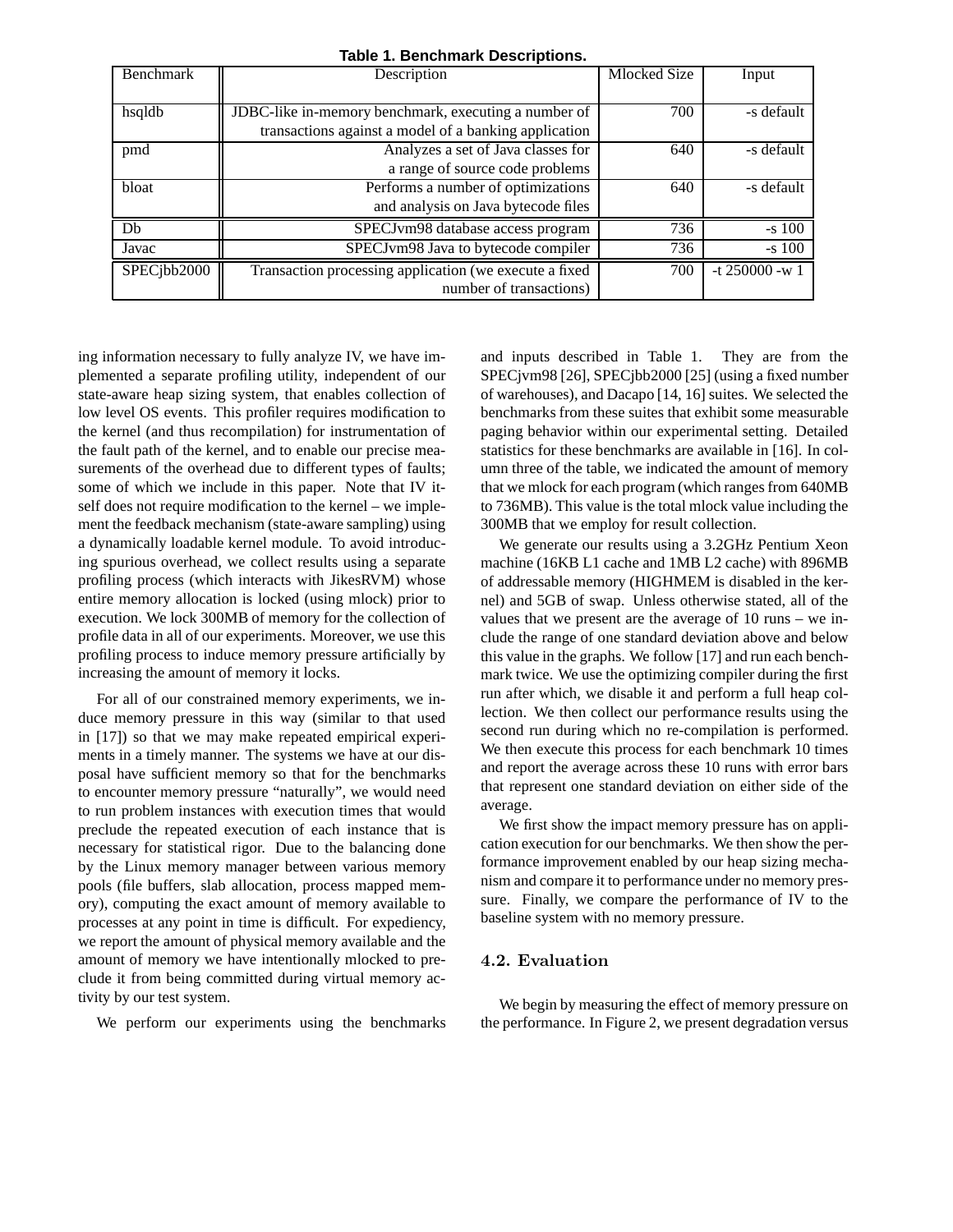

**Figure 2. Execution time of the benchmarks under memory pressure, normalized to their execution time under no memory pressure. We induce memory pressure artificially as we describe in Section 4.1. Paging imposes performance degradations that range from a few percentage points to 38X.**

maximum heap size as specified by the "-Xmx" commandline parameter to JikesRVM. Each data point is the execution time of the particular benchmark under memory pressure, divided by the corresponding execution time of that benchmark under no memory pressure. The worst-case degradation due to memory pressure ranges from a factor of 1.5 to a factor of 38 across benchmarks. The data in this graph shows both that the performance degradation due to memory pressure is significant across a range of userspecified maximum heap sizes, and that it is highly benchmark specific.

We hypothesize that the degradation shown in these observations under memory pressure is due to paging, and also that the cost of paging is significantly higher than that of GC. We have verified that this is the case by comparing paging and GC overhead under these scenarios. We summarize this data later in this section. However, if this hypothesis is true, then our methodology which avoids page faults at the expense of additional collections should show substantial performance improvement under memory pressure.

Figure 3 shows these results. The graphs show for benchmark and a range of specified maximum heap sizes, the execution time in seconds for the baseline (Base) system which uses the default JikesRVM heap sizing algorithm and for IV heap sizing. For both scenarios (Base and IV), we present results for when we induce memory pressure (MemPressure) and when we do not (NoPressure).

For all benchmarks and heap sizes, IV significantly outperforms the baseline heap growth manager when under the same memory pressure. On average, performance IV improves performance over the baseline by factors ranging from 2 to 10. Moreover, IV performance in the presence of memory pressure is similar to the baseline system's performance without memory pressure (Base-NoPressure). IV execution under memory pressure is always within a factor of 2 of the baseline system without memory pressure, with several cases being only slightly slower. Finally, without memory pressure, IV in some cases achieves better performance than the baseline. This improvement is a consequence of the ability of our heap growth mechanism to reach a larger heap size, faster, i.e. more aggressively, in the absence of memory pressure.

The memory pressure data also exhibits some interesting performance characteristics and anomalies. Most notable (and perhaps counter-intuitive), is the similar shapes in the curves. Each benchmark exhibits a similar performance trajectory (although at different heap sizes): performance is efficient and stable for small heap sizes, it then degrades quickly (due to a combination of paging and GC) and then "plateaus" at a very low performance level. This behavior emphasizes the importance and potential of the intelligent heap sizing of IV to avoid ungraceful degradation and the poor-performance of the plateau.

Other performance characteristics under memory pres-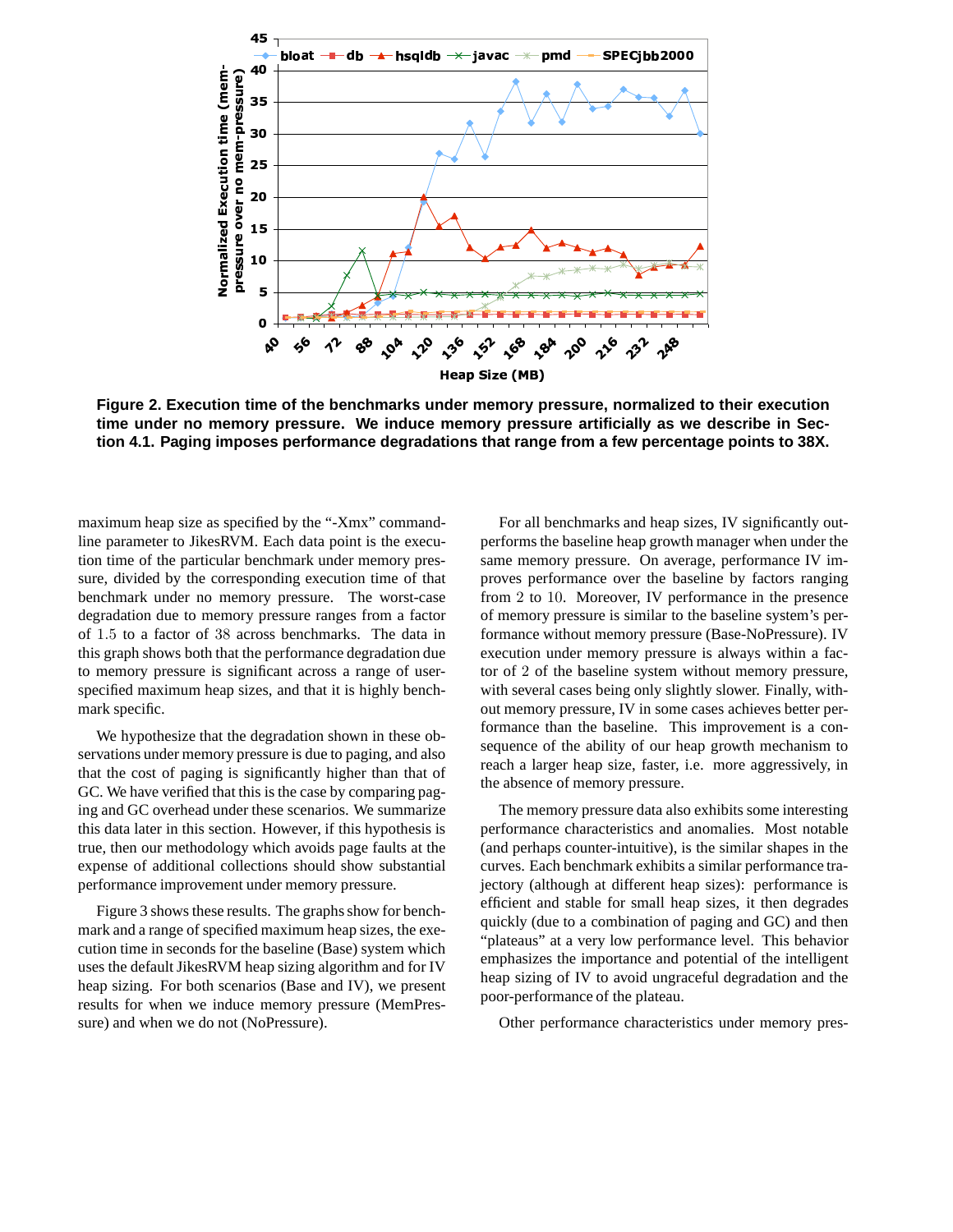

**Figure 3. Performance versus maximum heap size. The graphs show, for each benchmark, the execution time in seconds when for the baseline (Base) system which uses the default JikesRVM heap sizing algorithm, and for Isla Vista heap sizing. For both (Base and IV), we present results for when we induce memory pressure (MemPressure) and when we do not (NoPressure). In all cases, IV enables performance behavior similar to that when under no memory pressure, a dramatic improvement over the baseline system.**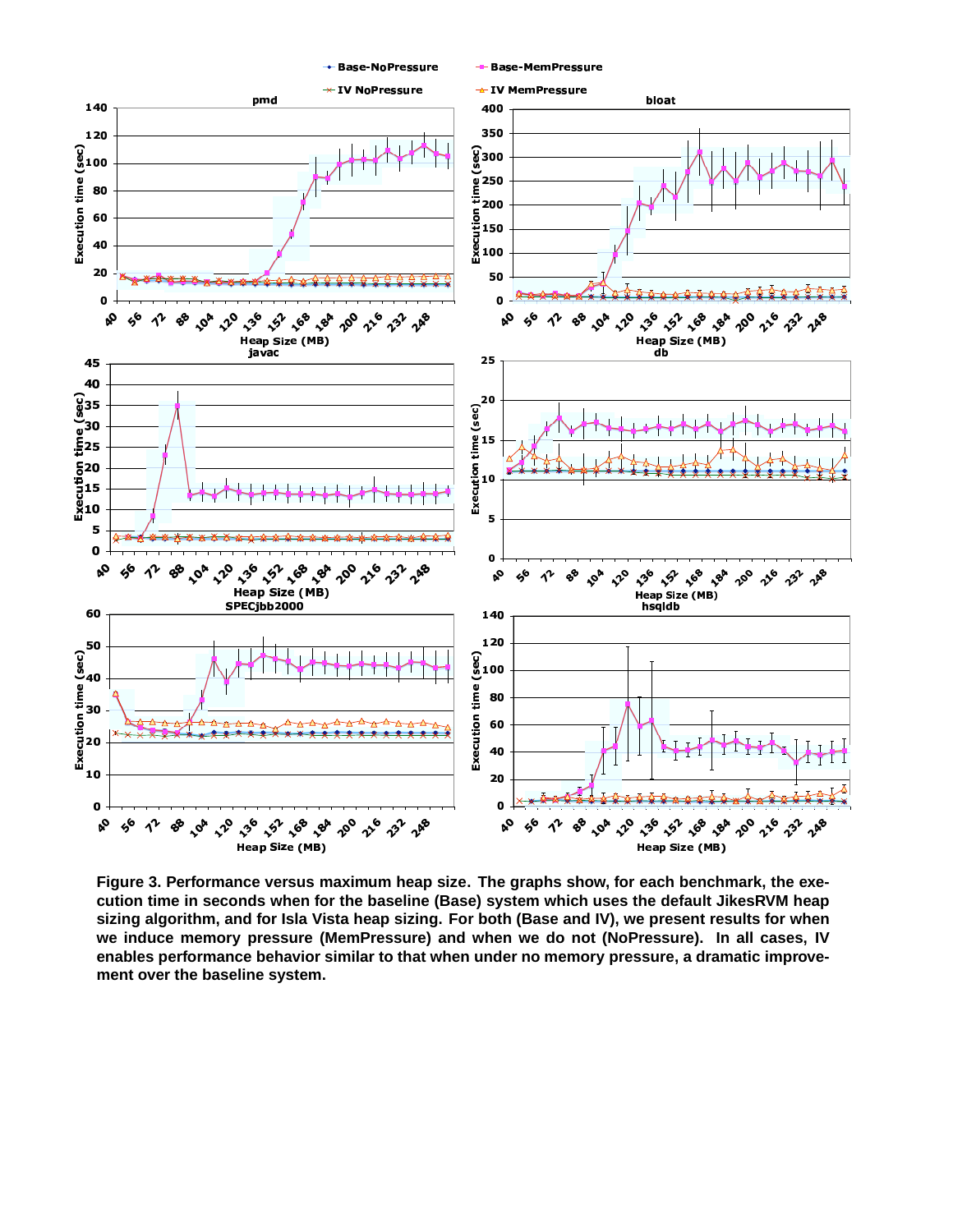sure that we observe in this data are benchmark-specific or similar across certain benchmarks. With 640MB locked, pmd and bloat begin to experience performance degradation at different heap sizes (128MB and 80MB, respectively). With 736MB locked, db and javac also behave differently with db suffering degradations early on, for heaps as small as 40MB; javac starts experiencing degradation at around 56MB. With 700MB locked, the performance of hsqldb and SPECjbb2000 starts to degrade around the same heap size, 72MB. However, there is a marked difference in the impact the next increment in heap size: SPECjbb2000 jumps dramatically while hsqldb degrades more gracefully. hsqldb and javac having a large spike followed by a lower smooth plateau as the heap sizes increase. For both these programs, there are no full heap collections triggered when the heap size reaches the "plateau" region. Consequently, there is a sudden drop in execution times.

We next present more detailed analysis of the performance of IV versus the baseline. Table 2 presents GC and page faults metrics. The table shows, for each benchmark and system configuration (IV or Base), the count of and time spent in nursery collections, the count and time spent in full heap collections, and the count and time for major page faults. In all cases, we present time in seconds.

The data shows how IV heap sizing trades off GC for VM paging. IV incurs more GCs compared to the baseline system, and induces significantly less paging compared to the baseline. For example, if we consider SpecJBB2000, the data shows that IV heap sizing performs 283 nursery, and 21 major collections, compared to 51 nursery, and 26 major collections for the baseline system. This amounts to 227 extra garbage collections (nursery and full) in case of IV heap sizing. Yet, we induce 0 page faults; the baseline spends almost 13 seconds page faulting. The fraction of GCs that are overhead in case of IV heap sizing can be computed as the total number of extra GCs for IV divided by the total number of GCs for IV. In this example (SpecJBB), this fraction is 0.75 (227/304). This fraction multiplied by the total time per GC for IV (nursery  $+$  full heap, i.e.  $2.010 + 2.306$ ), gives us the extra GC time that we add, i.e. 0.75 \* 4.316, or 3.24 seconds in this example. That is, in this example, we trade 3.24 seconds spent in extra garbage collection for almost 13 seconds saved by not incurring page faults.

In Table 3, we examine the performance of IV relative to the Baseline in greater detail. The table is organized as three columns, each of which is subdivided to show two cases (80MB and 240MB specified maximum heap size). Each of the three columns illustrates the performance of IV as compared to the Baseline under the relevant set of memory pressure conditions. Each value is a ratio of execution times, baseline divided by IV. In the first major column, we show the ratio of the baseline execution time to the execution time of IV under memory pressure. If the maximum heap size

specified is large enough to allow IV to expand the heap sufficiently, (e.g. the 240 MB case) then IV outperforms the baseline across benchmarks in the presence of memory pressure. Notice that for pmd and SPECjbb2000 there is a slight performance degradation relative to baseline. (Note that this degradation is not visible in Figure 3 since it represents approximately 0.5% of the maximum value shown on the graph).

In the second major column, we show the ratio of baseline times to IV times, when the baseline experiences no memory pressure, but IV does. Values in this column detail how close IV is able to come to completely alleviating the performance degradation introduced by memory pressure entirely (i.e. how close IV can come to the case for the baseline with no memory pressure). Here the results are mixed. For several benchmarks and maximum heap size combinations, IV is able to closely approximate pressureless execution (achieving 90% or better). For a few benchmarks, however, while it improves performance (as shown in Figure 3) the percentage improvement does not achieve the same speed as the baseline without memory pressure.

In the third major column, we compare IV to the baseline when neither experiences memory pressure. In this case, undersizing the maximum allowable heap causes IV to suffer relative to the baseline due to additional collections it induces. However, again when the maximum heap size allows IV sufficient flexibility, it achieves similar performance to the baseline.

The data in this table suggests that by specifying a large maximum heap size (e.g. 240MB) and then allowing IV to dynamically size the heap it will achieve the same or better performance to the baseline in both with and without memory pressure. When no pressure exists, IV will match or outperform the Baseline (with the exception of pmd). When pressure exists, using IV to size the heap will always improve performance.

## **5. Related Work**

Much prior work has investigated the interaction between operating system virtual memory (VM) paging behavior and garbage collection (GC) in an MRE. We identify the work most related to our own and articulate the differences here.

The works most similar to our own are the bookmarking garbage collector [17] and specialized VM support within Linux for GC runtimes in a system called CRAMM [32]. In [17], the authors propose a new garbage collector, called the Bookmarking Collector (BC), and extensions to the Linux kernel which enable interaction between the MRE and OS to guide heap sizing decisions. BC maintains a pool of free pages and grows the heap until there are none left. BC records summary information (called bookmarks)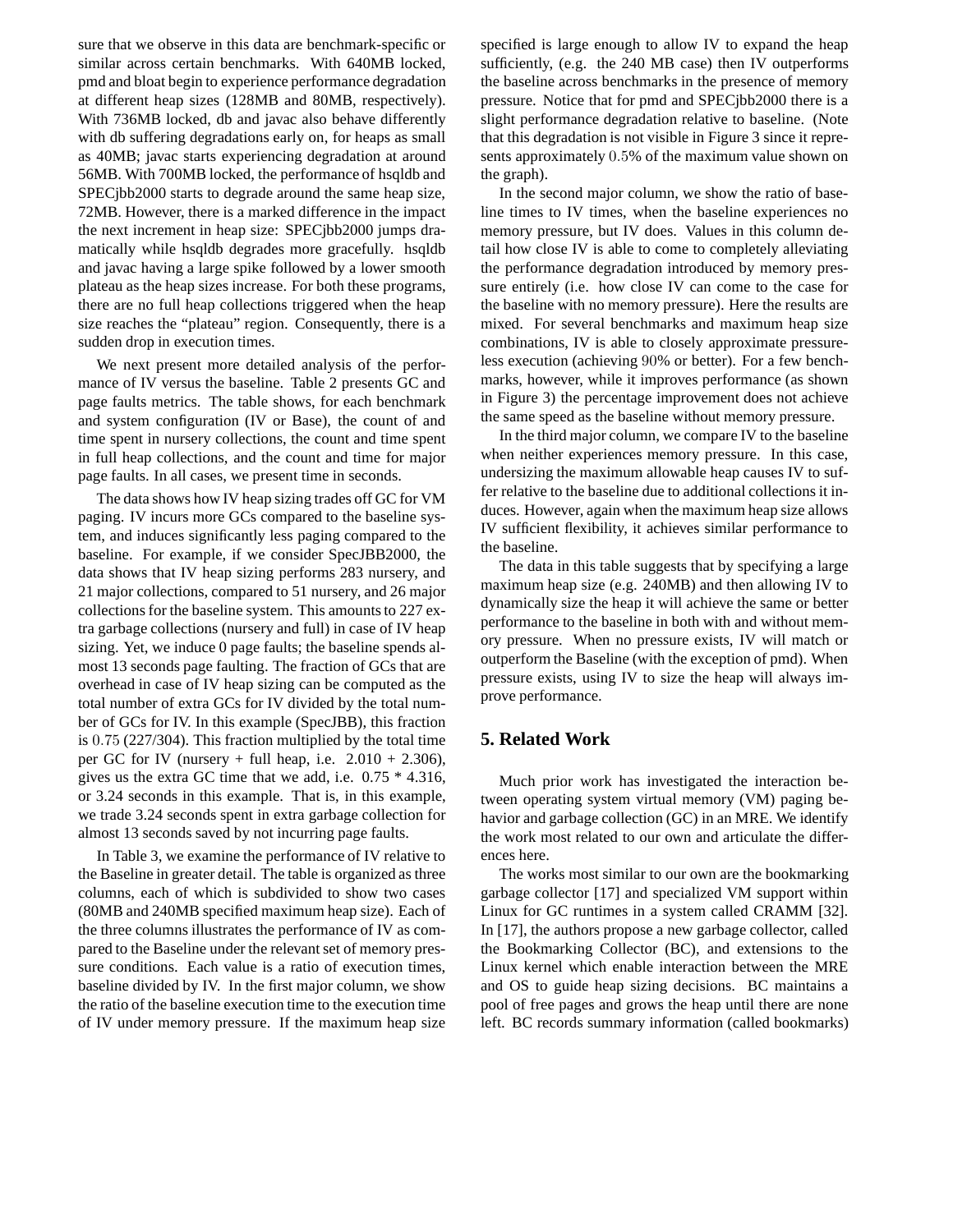| 2. The made in between more garbage concentris and paging with memory pres |             |            |            |              |            |                     |            |
|----------------------------------------------------------------------------|-------------|------------|------------|--------------|------------|---------------------|------------|
| Benchmark                                                                  | Heap Sizing | Nursery GC |            | Full Heap GC |            | <b>Major Faults</b> |            |
|                                                                            |             | Count      | Time (sec) | Count        | Time (sec) | Count               | Time (sec) |
|                                                                            | IV          | 256        | 3.025      | 30           | 4.053      | 2753                | 1.378      |
| bloat                                                                      | Base        | 106        | 33.175     | 96           | 48.267     | 61515               | 101.745    |
|                                                                            | IV          | 14         | 0.054      | $\Omega$     | 0.000      | 84                  | 0.984      |
| db                                                                         | Base        | 18         | 0.271      | 10           | 4.832      | 2920                | 4.613      |
|                                                                            | IV          | 107        | 0.523      | 2            | 0.273      | 123                 | 0.203      |
| hsqldb                                                                     | Base        | 106        | 8.497      | 26           | 12.652     | 14537               | 17.624     |
|                                                                            | IV          | 33         | 0.420      |              | 0.172      | 56                  | 0.000      |
| javac                                                                      | Base        | 29         | 10.405     | $\mathbf{0}$ | 0.000      | 4304                | 5.208      |
|                                                                            | IV          | 352        | 3.261      | 27           | 3.463      | 237                 | 0.000      |
| pmd                                                                        | Base        | 127        | 42.831     | 60           | 30.277     | 33405               | 46.840     |
|                                                                            | IV          | 283        | 2.010      | 21           | 2.306      | $\Omega$            | 0.000      |
| SPECibb2000                                                                | Base        | 51         | 6.296      | 26           | 12.733     | 10059               | 12.983     |

**Table 2. The tradeoff between more garbage collections and paging with memory pressure.**

**Table 3. Performance comparison of IV and the baseline under different scenarios.**

|                  | Base-MemPressure /    |        | Base-NoPressure /     |       | Base-NoPressure /    |       |
|------------------|-----------------------|--------|-----------------------|-------|----------------------|-------|
| <b>Benchmark</b> | <b>IV MemPressure</b> |        | <b>IV MemPressure</b> |       | <b>IV NoPressure</b> |       |
|                  | 80MB                  | 240MB  | <b>80MB</b>           | 240MB | <b>80MB</b>          | 240MB |
| hsqldb           | 2.107                 | 3.837  | 0.713                 | 0.410 | 0.850                | 1.142 |
| pmd              | 0.869                 | 6.484  | 0.812                 | 0.671 | 0.822                | 0.966 |
| bloat            | 2.167                 | 10.986 | 0.916                 | 0.335 | 1.146                | 1.051 |
| db               | 1.430                 | 1.446  | 0.984                 | 0.969 | 1.000                | 1.078 |
| javac            | 11.566                | 3.744  | 0.999                 | 0.818 | 0.882                | 1.000 |
| SPECibb2000      | 0.889                 | 1.714  | 0.882                 | 0.876 | 1.023                | 1.036 |

about evicted pages to avoid paging during GC, i.e., to perform GC only in available physical memory. In addition, BC guides eviction decisions that are made by the operating system, i.e., the collector is tightly coupled with the underlying OS implementation.

The authors of [33, 32] extend the Linux VM manager to reduce page faults caused by GC for garbagecollected MREs – independent of the GC itself. The system, CRAMM, computes working-set size information on a per-process basis and couples the information with minor page fault events which CRAMM induces via intelligent page write-protection. CRAMM uses the data to parameterize an analytical model to guide heap sizing decisions made by the OS. For each process that uses GC, CRAMM sets (and adjusts) the heap to be as large as possible without inducing page faults.

Our work has the same goal: to eliminate VM paging overhead due to GC. Like CRAMM, we improve performance using, and independent of, existing garbage collectors. However, we are distinct in that we provide a system design which is effective, yet *very simple, easy to use and reimplement*. IV is designed to preserve the integrity of the fundamental components of the OS and MRE (VM and GC algorithms), avoiding potential destabalization. In

doing so, we avoid modifying the kernel at all and introduce only minor changes to the MMTk. Prior systems are highly complex in requiring expert ability to install, a new GC ( $[17]$ ) that is tightly coupled with the OS VM system, or significant modifications to fundamental kernel subsystems (memory manager) and, thus, recompilation of the kernel boot image. Despite the simplicity of our design, IV offers dramatic performance improvements when the system MRE experiences memory pressure and introduces little overhead when there is no memory pressure.

Zhang et al in [34] use program phase behavior to guide heap sizing. The authors identify the phases of execution exhibited in each program offline and modify the program prior to execution to mark phase boundaries. They explicitly check the number of page faults during garbage collection and the current heap size after a fixed number of phases execute. If the number of page faults during these intervals exceeds a certain threshold, the system explicitly invokes a GC. After a GC, the heap is sized by performing a binary search over a range of heap sizes using a fixed step size. The authors define their step arbitrarily to be 10 and their page fault threshold empirically to be 10. On the other hand, IV uses only on-line feedback from the OS after GC to guide heap sizing and requires no modification to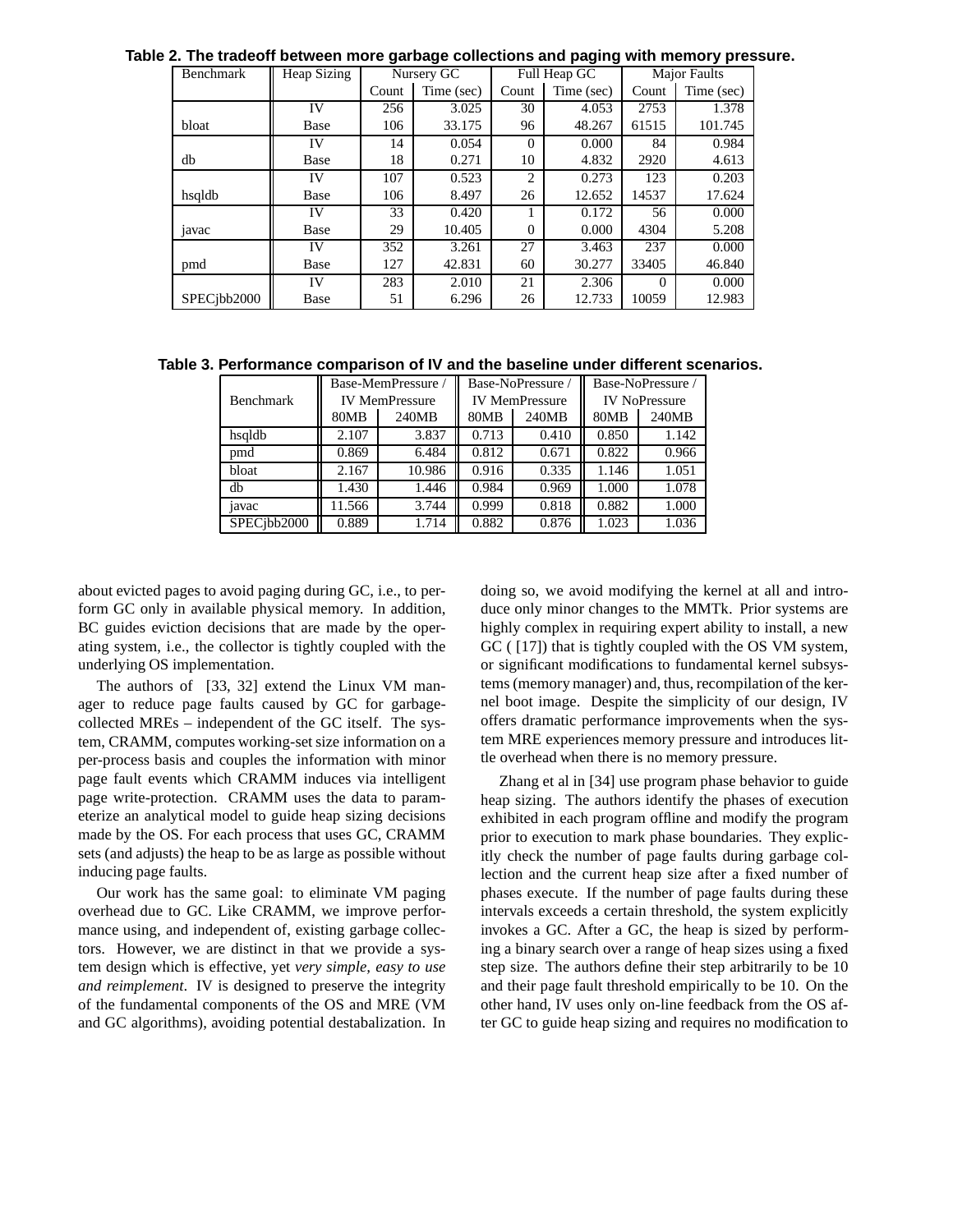the program. Moreover, we find that allocation stall events are better predictors of GC paging behavior than page faults for our system. We are currently investigating whether additional information about program phases can help guide heap sizing decisions.

Xian et al [31] observe that some commercial virtual machines like the Hotspot VM do not take into account physical memory availability when resizing the heap. The heap size often grows larger than the physical memory, which causes performance degradation due to a large number of page faults. They modify the existing heap sizing mechanism in Hotspot to grow the heap by a one percentage value during collection when the heap size is 75% of available physical memory, and by another percentage when it is over 75%. They experiment with different percentage values and observe that they achieve the best performance when the heap expands by 10% until it is 75% of the physical memory, and by 5% afterward. More importantly, their observations show that the best thresholds are applicationspecific and that conservative heap growth can significantly degrade performance. The authors of this work do not consider shrinking the heap. We exploit these observations in our system to use online feedback and to aggressively grow the heap when we predict that paging will not occur (no allocation stalls during GC). However, we employ allocation stalls to guide resizing. Moreover, we find shrinking the heap is vital for enabling high performance when memory becomes constrained.

Alonso et al [4] uses coarse-grained information from the Linux VM manager via the UNIX utility vmstat to guide decisions to shrink the heap when the memory pressure is high. The authors do not perform heap expansion. Brecht et al [11] resize the heap using rules based on application-specific, static memory sizes. Their system allocates memory (according to this static size) to the application upon invocation. Cooper et al [13] use a user specified parameter, called the memory use target, to size the heap for an Appel-style GC. They attempt to adjust the heap to make full use of the available memory, if it matches the user specified target. Other resizing techniques are performed in some commercial Java virtual machines, such as JRocket and HotSpot [7, 20]. These JVMs resize their heap using command line and other statically defined parameters. The primary limitations of these approaches are their inability to adapt to changes in program behavior and memory availability and the significant burden they place on the programmer to identify the "right" heap size for every hardware/OS/application combination. We preclude programmer participation and enable high performance automatically and simply by dynamically adjusting the heap size in the MRE according to paging behavior that we predict using allocation stall events from the OS.

### **6. Conclusions and Future Work**

Using allocation stall event statistics recorded in the Linux virtual memory subsystem as a trigger, Isla Vista dynamically resizes the JikesRVM/MMTk heap to avoid GCinduced paging. Coupled with a linear-growth and exponential reduction resizing algorithm (in the spirit of TCP Reno), IV offers dramatic performance improvements over the unmodified GenMS collector when memory pressure or user misconfiguration causes paging during garbage collection. More so, when adverse conditions do not occur, IV adds relatively small overhead for some benchmarks, and improves performance for others.

IV achieves these results while requiring relatively few non-intrusive modifications to the standard, publicly available JikesRVM and Linux releases. Our system retrieves feedback via a dynamically loadable kernel module, thereby preserving the integrity of the critical memory management subsystem in the kernel and avoiding inconvenient kernel patching followed by recompilation. The changes necessary to JikesRVM are confined to a single additional module that interacts with the kernel module to adjust the heap *limit*.

As part of our future work, we plan to investigate how IV reacts to dynamically changing external memory pressure, due to other applications that might be competing with the virtual machine for resources.

In addition, we plan to investigate how IV's performance gains compare to previously reported systems, which require substantial modification to the kernel, the garbage collector, or both. Such a comparison will detail the execution "cost" of using a non-intrusive approach (with the concomitant benefit of being able to rely on stable, often-tested kernel software) versus a highly specialized approach that requires extensive re-engineering of the system. In this work, we focus solely on the empirical investigation of the performance gains that are possible using a non-intrusive approach versus the unmodified standards: we find that such gains are substantial.

More generally, we plan to evaluate our heap sizing mechanism for other collectors and virtual machines. We are also interested in the use of our technique for other operating systems and architectures. Note that we do not require any specific information about the GC to be used, such as the size of the nursery. We believe that our mechanism can be used with a wide variety of collectors, generational and non-generational.

### **References**

[1] The Linux Kernel Archives. http://www.kernel. org.